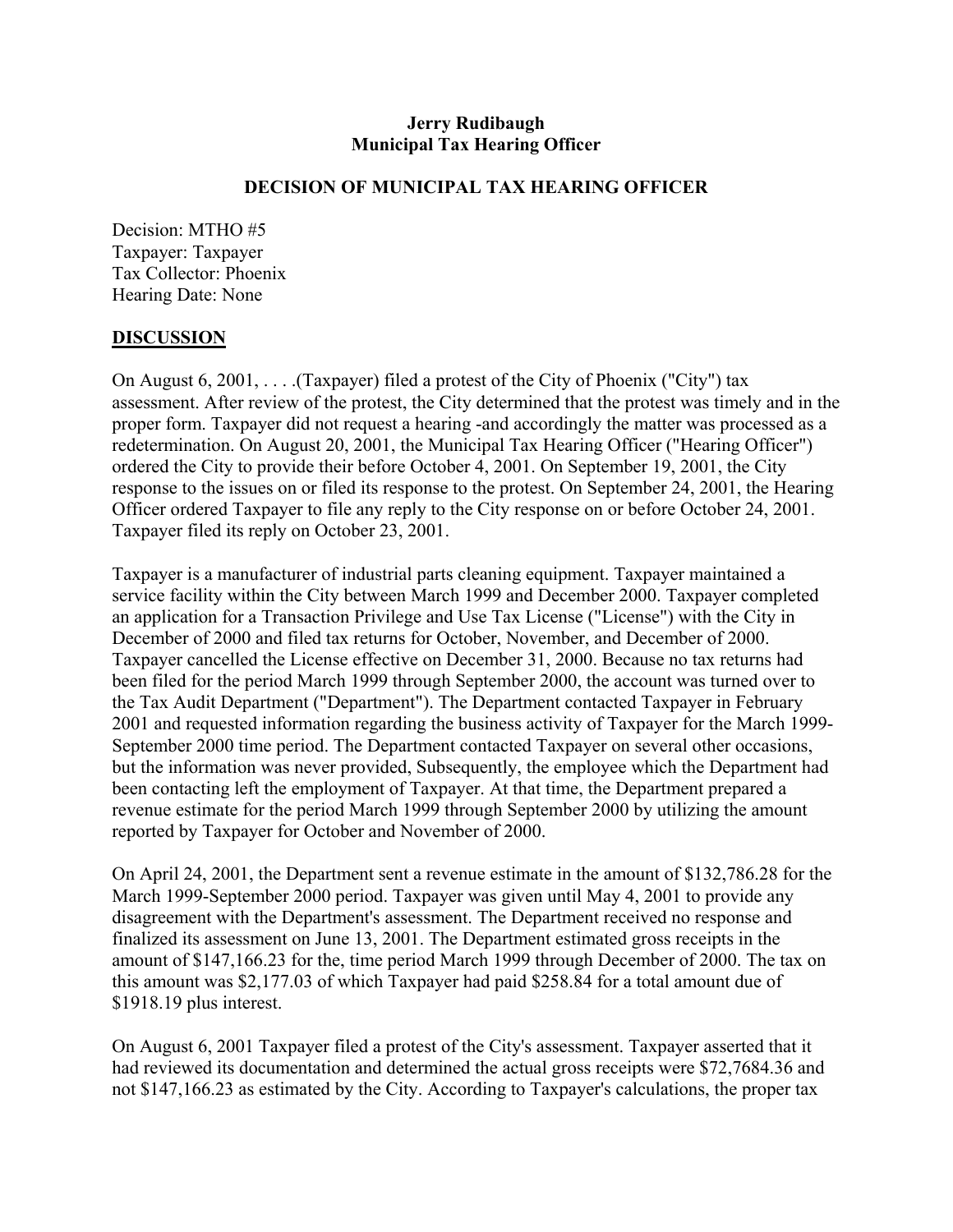liability was \$1,310.12. In addition, Taxpayer indicated it had made a payment in November 2000 of \$62.36 for which it had received no credit by the Department.

In response, the Department asserted that City Code Section 14-545(a)(2) ("Section 545 (a)(2)") permits the Department to use estimates to determine the tax liability when returns have not been filed. Further, City Code Section 14-545(b) ("Section 545 (b)") requires the estimates to be reasonable. The Department prepared its estimate by averaging the amounts reported in October and November of 2000 as adjusted for inflation. The Department opined that its estimate was made on a reasonable basis and it is the taxpayer's responsibility to provide sufficient documentation to prove the Department's estimate is not reasonable and correct. The Department indicated it could find no record of the alleged \$62.36 payment.

On October 23, 2001, Taxpayer filed a reply to the Department. Taxpayer included a copy of the cancelled check in the amount of \$62.36. Taxpayer also provided copies of invoices to support its assertion that \$72,784.36 was the actual amount of gross receipts for the period in question.

# **ANALYSIS:**

Since Taxpayer failed to file tax returns and make payments for the period March 1999 through September 2000, it was appropriate for the City to make an estimate of the amount of tax due pursuant to Section 545(a)(2). Further, since Taxpayer failed to supply any records it was reasonable for the City to make an estimate based on the tax returns filed for October, November, and December 2000 pursuant to Section 545(b).

Subsequent to the City's estimate, Taxpayer has provided invoices purporting to document the actual sales for the period March 1999 through December 2000. While the Hearing Officer agrees that actual invoices are more reliable and accurate than estimates, we must assess the reliability of those invoices. We note that the invoices provided by Taxpayer for October 2000 total \$5,880.00 and that amount does match the amount previously reported by Taxpayer on its October 2000 tax return. Taxpayer provided invoices for the month of November totaling \$5,580.00 and that amount is significantly less that the amount of \$8,499.95 previously reported by Taxpayer on its November 2000 tax return. Further, Taxpayer has failed to provided any explanation of this discrepancy. The discrepancy for October and November 2000 combined is  $($5,880.00 + $8,499.95)$  (amounts reported) minus  $($5,880.00 + $5,580.00)$  (invoices provided) or \$2,919.95. The error rate for those two months is  $$2,919.95 + ($5,880.00 + $5,580.00)$  or 25.48%. Because of this unexplained discrepancy, the Hearing Officer could deny the protest of Taxpayer for failing to provide sufficient documentation to prove the invoices provided are the total gross receipts for the period involved. However, the Hearing Officer does conclude the invoices provide sufficient reliability to demonstrate the City's estimate is not reasonable. The Hearing Officer further concludes that the \$72,784.00 total provided by Taxpayer should be increased by the 25.48% error rate to arrive at a total amount of gross receipts for the period March 1999 through December 2000 of \$72,784.00 times 1.2548 or \$91,329.36. The Hearing Officer also concludes that Taxpayer has provided sufficient documentation to prove they paid an additional \$62.36.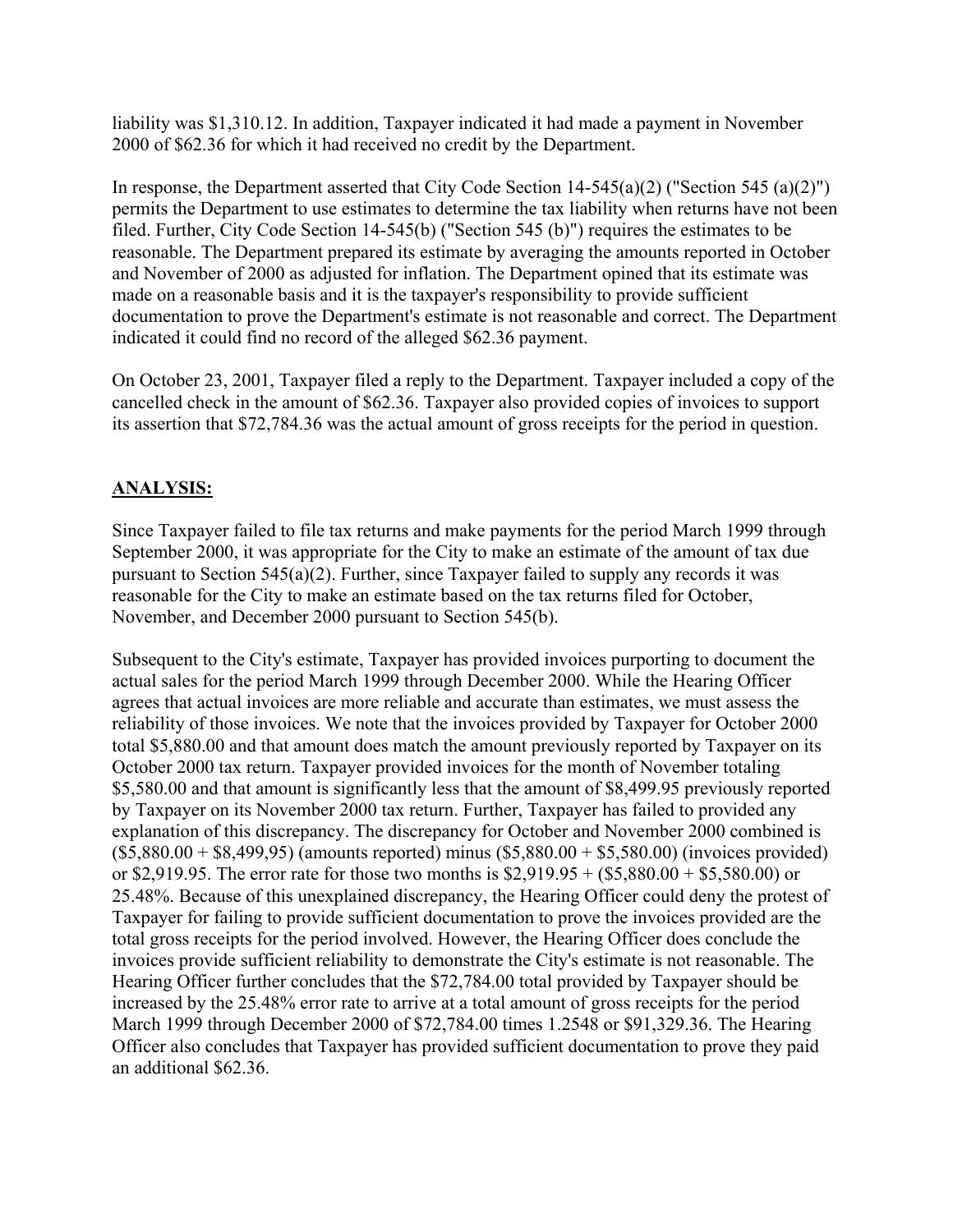## **FINDINGS OF FACT:**

- 1. Taxpayer is a manufacturer of industrial parts cleaning equipment.
- 2. Taxpayer maintained a service facility within the City between March 1999 and December 2000.
- 3. Taxpayer obtained a License in December 2000 and filed tax returns for October, November, and December of 2000.
- 4. Taxpayer reported gross receipts for October, November, and December 2000 in the amount of \$5,880.00, \$8,499.95, and \$0.00 respectively.
- 5. Taxpayer cancelled the License effective on December 31, 2000.
- 6. Because no tax returns had been filed for the period March 1999 through September 2000, the account was turned over to the Department.
- 7. The Department contacted Taxpayer in February 2001 and requested information regarding the business activity of Taxpayer for the March 1999-September 2000 time period.
- 8. Taxpayer failed to provide the Department any information regarding its business activity.
- 9. The Department prepared a revenue estimate for the period March 1999 through September 2000 by utilizing the amount reported by Taxpayer for October and November of 2000.
- 10. On April 24, 2001, the Department sent a revenue estimate to Taxpayer in the amount of \$132,786.28 for the period March 1999 through September 2000.
- 11. The Department received no response from Taxpayer and on June 13, 2001 the Department finalized its estimated gross receipts in the amount of \$147,166.23 for the period March 1999 through December of 2000.
- 12. On August 6, 200 1, Taxpayer filed a protest of the City tax assessment.
- 13. The City determined the protest was timely and in the proper form.
- 14. On August 20, 2001, the Hearing Officer ordered the City to provide their response to the issues on or before October 4, 2001.
- 15. On September 19, 2001, the City filed its response to the protest.
- 16. On September 24, 2001, the Hearing Officer ordered Taxpayer to file any reply to the City on or before October 24, 2001.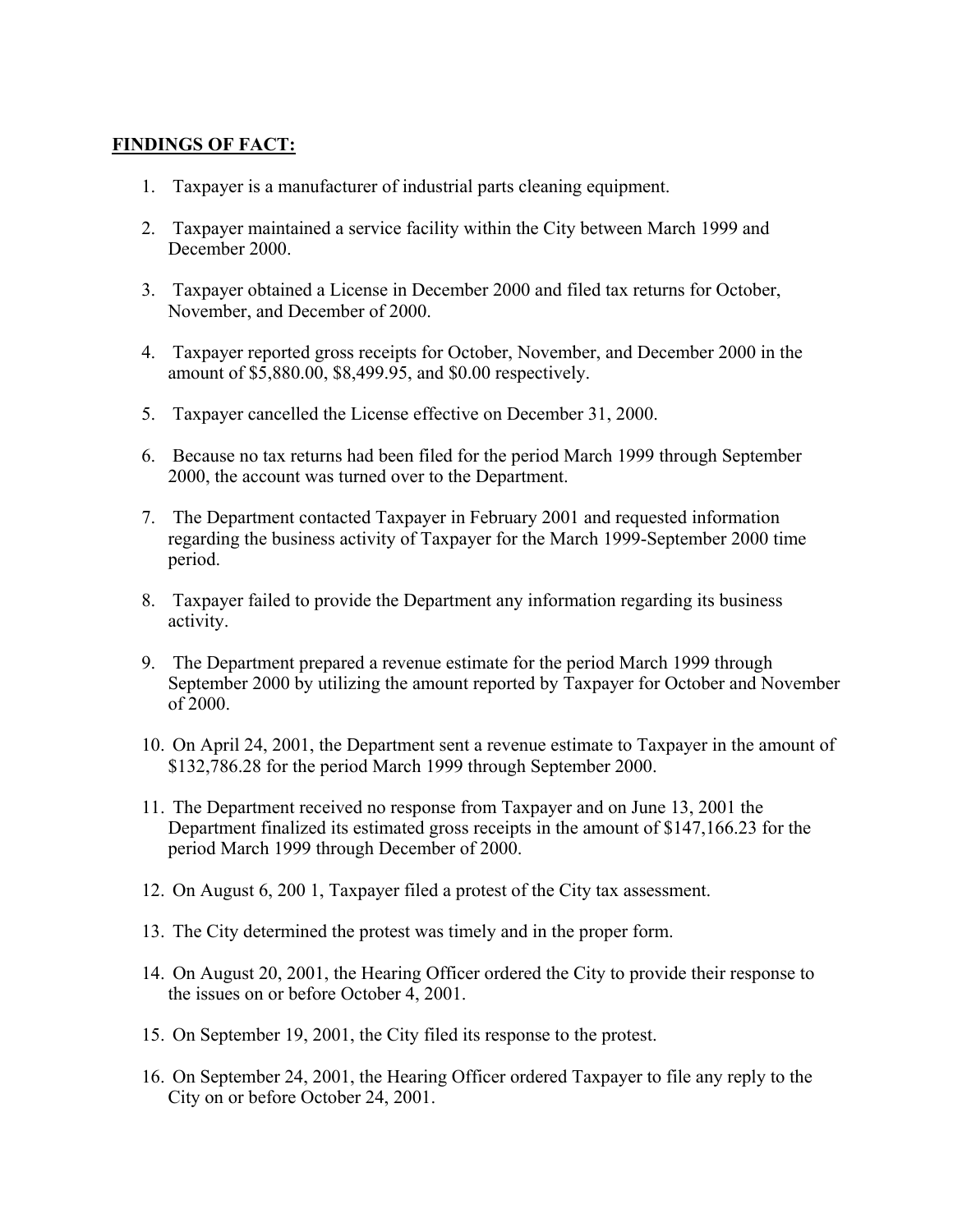- 17. Taxpayer filed its reply on October 23, 2001.
- 18. Taxpayer failed to file tax returns for the period March 1999 through September 2000.
- 19. Taxpayer made a \$62.36 payment in November 2000 for which it received no credit from the Department.
- 20. Taxpayer included copies of invoices with its reply to support its assertion that \$72,784.36 was the actual amount of gross receipts for the period March 1999 through December 2000.
- 21. Taxpayer provided invoices for October and November 2000 totaling gross revenues of \$5,880.00 and \$5,580.00, respectively.
- 22. There was an error rate of 25.48% between the amounts reported by Taxpayer on its tax returns for October and November 2000 versus the invoices provided for those months.
- 23. Taxpayer failed to provide any explanation for the 25.48% discrepancy.
- 24. Correcting the \$72,784.36 amount for the 25.48% error rate results in gross revenues for the period March 1999 through December 2000 in the amount of \$91,329.36.

## **CONCLUSIONS OF LAW:**

- 1. Pursuant to ARS Section 42-6056, the Municipal Tax Hearing Officer is to hear all reviews of petitions for hearing or redetermination under the Model City Tax Code.
- 2. Section 545 (a)(2) permits the Department to use estimates to determine the tax liability when returns have not been filed.
- 3. Section 545(b) requires the Department estimates to be reasonable.
- 4. The Department's use of the amounts actually reported by Taxpayer as adjusted for inflation was a reasonable basis in which to estimate Taxpayer's gross receipts for the audit period.
- 5. Actual invoices are more reliable and accurate than estimates.
- 6. The actual invoices should be corrected for any error rate.

### **ORDER:**

It is therefore ordered that the August 6, 2001 protest of Taxpayer is granted to the extent that gross revenues for the period March 1999 through December 2000 are revised from \$147,166.23 down to \$91,329.36.